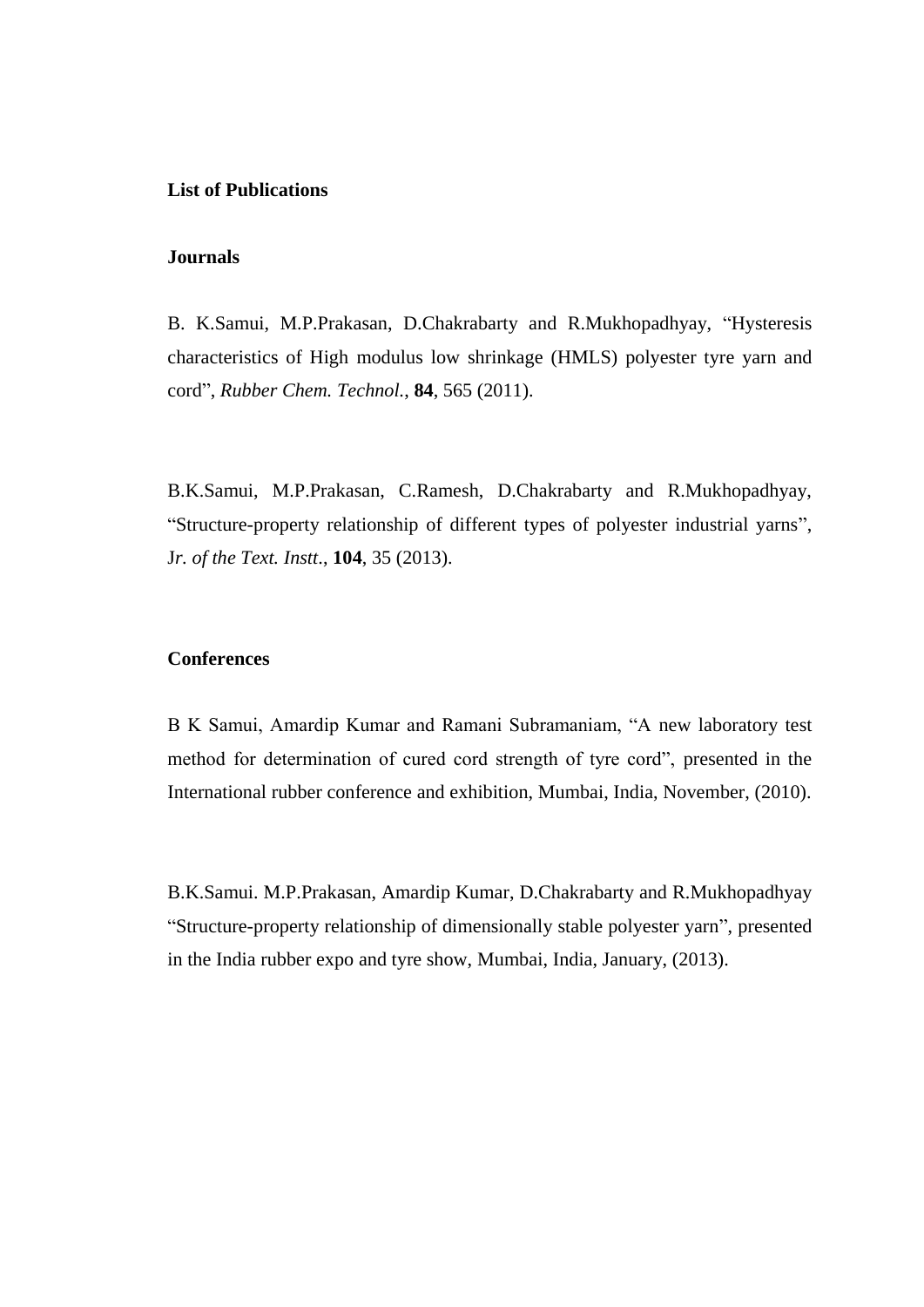# **HYSTERESIS CHARACTERISTICS OF HIGH MODULUS LOW SHRINKAGE POLYESTER TIRE YARN AND CORD**

BARUN KUMAR SAMUI, MANIKANDA PRIYA PRAKASAN

RESEARCH AND DEVELOPMENT TECHNICAL TEXTILE BUSINESS, SRF LIMITED, MANALI, CHENNAI 600 068, INDIA

#### D. CHAKRABARTY

DEPARTMENT OF POLYMER SCIENCE AND TECHNOLOGY, UNIVERSITY COLLEGE OF SCIENCE AND TECHNOLOGY, KOLKATA 700 009, INDIA

#### R. MUKHOPADHYAY<sup>∗</sup>

HARISHANKAR SINGHANIA ELASTOMER AND TIRE RESEARCH INSTITUTE KANKROLI, RAJASTHAN 313 342, INDIA

RUBBER CHEMISTRY AND TECHNOLOGY, Vol. 84, No. 4, pp. 565–579 (2011)

#### ABSTRACT

Hysteresis characteristics of high modulus low shrinkage (HMLS) polyester tire yarn and cord were evaluated to determine "specific work loss," which indicate its heat generation characteristics. Test parameters were selectively chosen, considering the service conditions of high-speed passenger radial tires in which HMLS polyester tire cords are predominantly used. Specific work loss was found to increase exponentially with the increase in extent of stress relief. Dynamic property of this yarn and cord was also studied to determine "loss tangent (tan  $\delta$ )," which influences rolling resistance of tires in service. A good correlation has been found between specific work loss of hysteresis test (a slow speed test) and tan  $\delta$  of dynamic test (a high-speed test). Dynamic property of polyester dipped cord was investigated for a wide range of temperatures (100–180 °C) and frequencies (5–25 Hz). Tan  $\delta$  at 100 °C was found to be relatively low and its magnitude remained at the same level for a wide range of frequencies. This is a favorable condition for the high-speed passenger radial tires, made out of HMLS polyester tire yarn. Microstructure of HMLS polyester yarn was analyzed. Crystallinity is around 43% (measured by Wide angle x-ray scattering); crystal width and long period are 61 and 142 Å, respectively. [doi:10.5254/1.3614532]

#### INTRODUCTION

Polyester industrial yarns are used for wide range of applications, viz., passenger radial tires, conveyor belts, v-belts, coated fabrics, etc. Among the polymeric fibers, polyester offers maximum varieties of yarns, which are quite different from each other in terms of properties. Modern spin draw technology produces different types of polyester industrial yarns from the same polymer (Intrinsic viscosity around  $0.95^{1,2}$ ). Major types of polyester industrial yarns are as follows.

- $\bullet$  High modulus low shrinkage (HMLS) yarn—for carcass of high-speed passenger radial tires.
- High tenacity (HT) yarns—for warp in belting fabric of heavy duty conveyor belts.
- - Low shrinkage (LS) and super low shrinkage (SLS) yarns—for various coated fabric applications, viz., tarpaulin, tent covers, signage fabrics, etc.

Properties of one particular type of yarn differ significantly from the others and hence the morphology of these yarns is expected to be different from each other to achieve the set of target properties. Properties of the reinforcing textile significantly influence the characteristic and the field performance of the products such as tires, conveyor belts, etc.

"Relationship matrix" between tire performance and tire yarn properties, as has been observed from literature survey<sup>3,4</sup> and appeared to be relevant for our work, is depicted in Table I. It is quite evident that "modulus" of the tire yarn/cord significantly influences most of the characteristics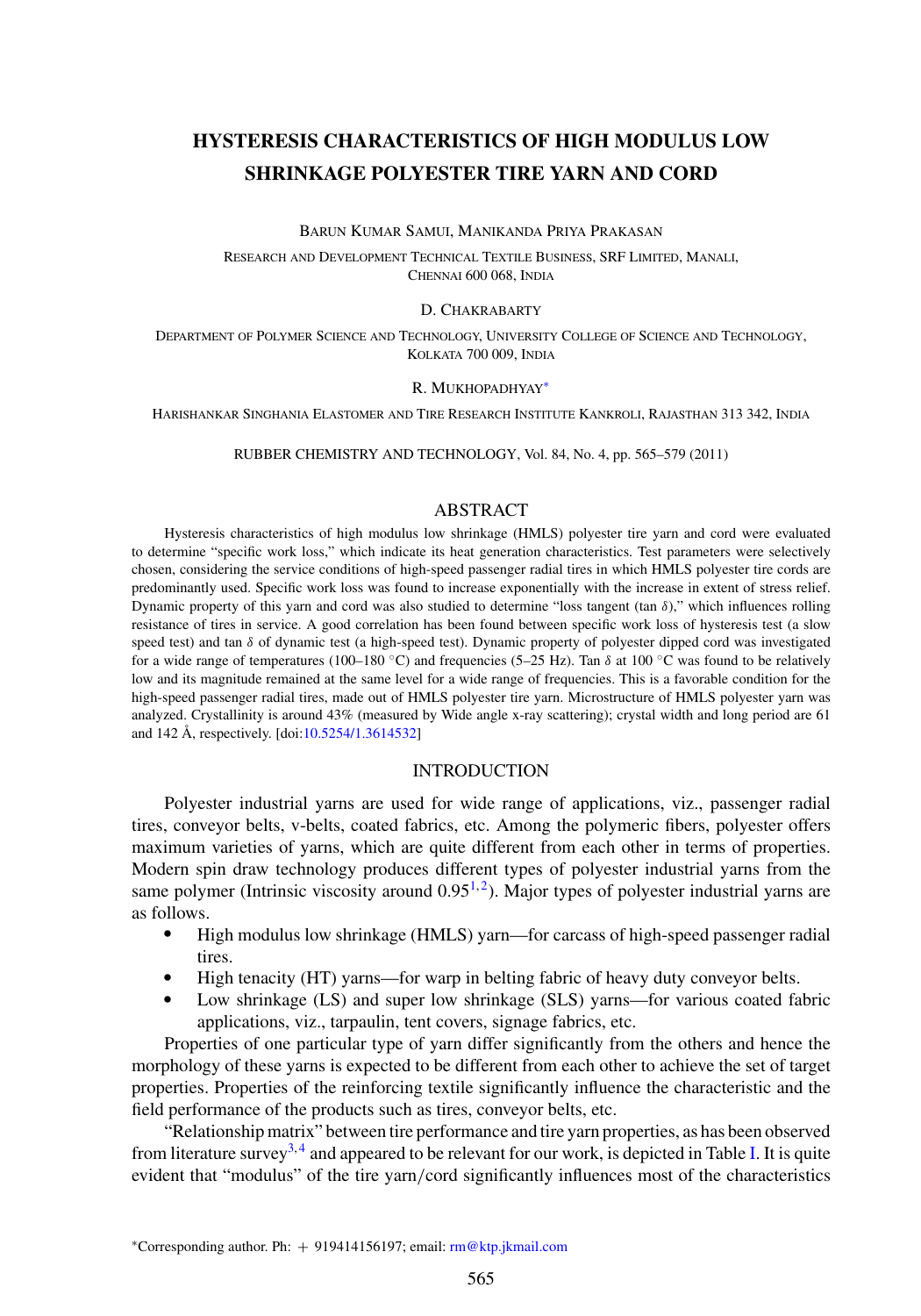The Journal of The Textile Institute, 2013 Vol. 104, No. 1, 35-45, http://dx.doi.org/10.1080/00405000.2012.693277



#### Structure–property relationship of different types of polyester industrial yarns

Barun Kumar Samui<sup>a</sup>, Manikanda Priya Prakasan<sup>a</sup>, C. Ramesh<sup>b</sup>, Debabrata Chakrabarty<sup>c\*</sup> and R. Mukhopadhyay<sup>d</sup>

<sup>a</sup>R&D Centre, Technical Textile Business, SRF Limited, Chennai 600 068, India; <sup>b</sup>National Chemical Laboratory, Pune 411008, India; <sup>c</sup>Department of Polymer Science and Technology, University College of Science and Technology, Calcutta University, 92 A.P.C. Road, Kolkata 700 009, India; <sup>d</sup>Harishankar Singhania Elastomer and Tire Research Institute, Kankroli 313 342, India

(Received 13 December 2011; final version received 09 May 2012)

Four major types of polyester industrial yarns (1000 Denier) which are used commercially were studied for their key structural parameters. An attempt has been made to establish a relationship between morphology and properties of these yarns. High tenacity (HT) polyester yarn has the highest birefringence, amorphous orientation, and long period but is relatively less crystalline. High shrinkage characteristic of HT polyester yarn can be accounted for its higher amorphous orientation. High modulus low shrinkage (HMLS) polyester yarn has higher crystallinity and crystal size compared to HT yarn. Fraction of tie molecules of these yarns has been calculated and found that low shrinkage (LS) and super low shrinkage (SLS) yarns have lesser tie molecules. These LS and SLS yarns are tailor-made to achieve lower shrinkage and at the same time maintaining a good level of tenacity. This is achieved with lower amorphous orientation in the final drawn yarn structure. Amorphous orientation was found to have stronger influence than any other structural parameter on the key yarn properties like modulus, tenacity, elongation, and shrinkage.

Keywords: polyester; structure; orientation; modulus; shrinkage

#### **Introduction**

Polyester industrial yarns are commercially available for wide range of applications viz. textile reinforcement in passenger radial tires, conveyor belts, v-belts, mechanical rubber goods, seat belts, coated fabrics, geo-textiles, etc. (Table 1). For each of these applications, yarns are converted into cords/fabrics and processed further as per the requirements. The properties/ performances of the fabrics are governed by the yarns which are tailor-made for the target applications. Modern spin draw technology produces different types of polyester industrial yarns from the same basic polymer quality i.e. intrinsic viscosity of polyester chip (around 0.95) (Buyalos, Millure, Neal, & Rowan, 1991).

Physical properties of one type of yarn differ significantly from the other and hence the morphology of these yarns is expected to be different so as to achieve the target properties. Numerous research works have been carried out in the past in the area of polyester yarn morphology which may be categorized as follows:

(a) Characterization of polyester yarn through various analytical techniques to study and understand its semicrystalline structure and morphology (Desai & Abhiraman, 1985; Dumbleton & Bowles, 1966: Goschel. Deutscher, & Abetz, 1996; Heuvel, Heuvel, Faasen, Veurink, & Lucas, 1993; Lemanska & Narebska, 1980; Lindner, 1973; Smole & Zipper, 2000; Sotton, Arniaud, & Rabourdin, 1978; Valk, Iellinek, & Schroder, 1980; Wong, Chan, Yeung, & Lau, 2003).

- (b) Studies on influence of spinning process parameters on yarn morphology and its relationship with key yarn properties (Huisman & Heuvel, 1989; Keum, Jeon, Song, Choi, & Son, 2008, Lin, Tucker, & Cuculo, 1992; Wu et al., 1995; Wu, Jiang, Tucker, & Cuculo, 1996; Zhou, Wu, Tucker, & Cuculo, 1995).
- (c) Thermal/chemical treatment on polyester yarn and its influence on yarn morphology (Cho, Yu, Youk, & Yoo, 2007; Gupta & Kumar, 1981a, 1981b; Gupta, Ramesh, & Gupta, 1984; Karacan, 2006; Keum & Song, 2005; Wang, Tian, Zhang, & Wang, 2011).

<sup>\*</sup>Corresponding author. Email: chakrabarty\_deb@yahoo.com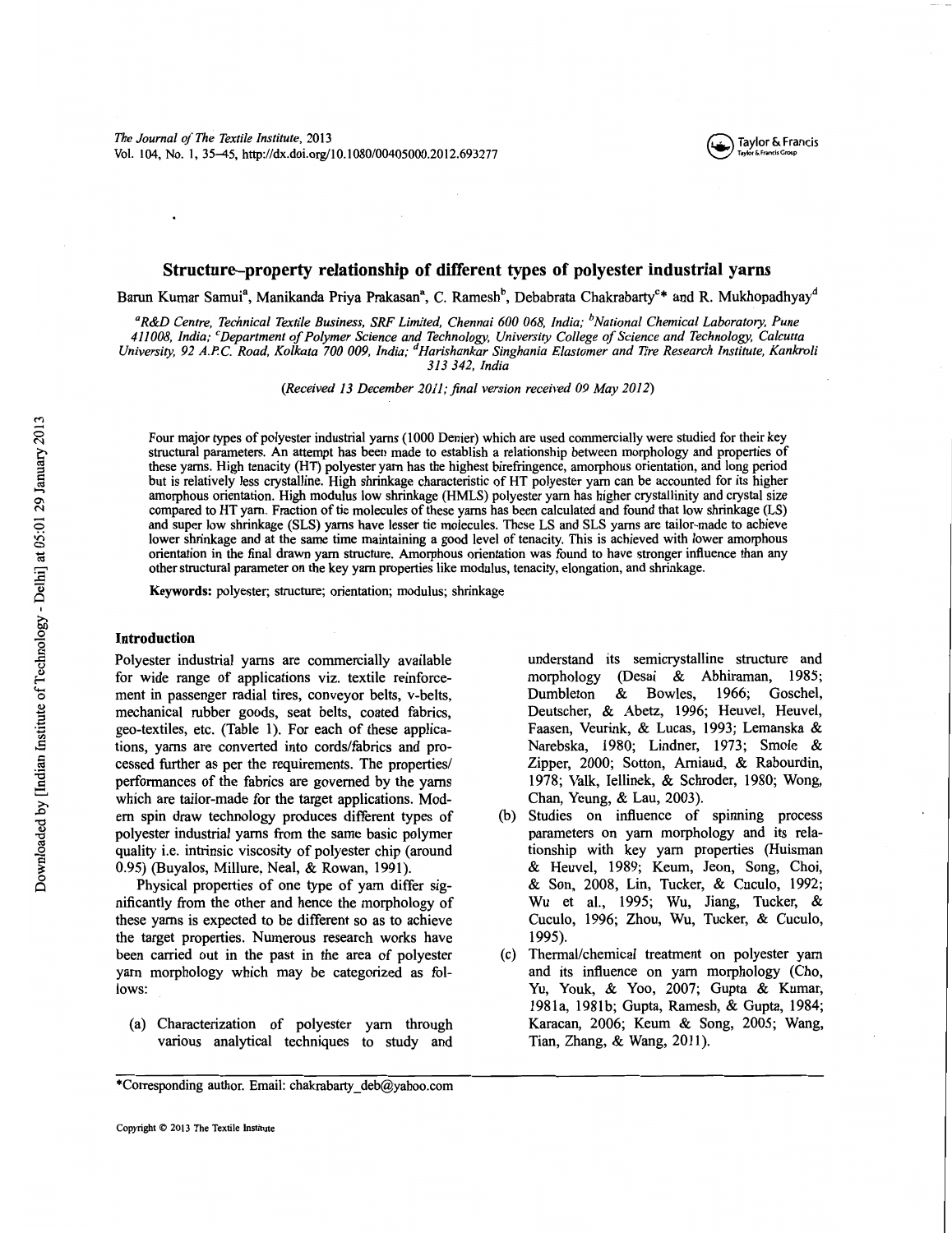# **A New Laboratory Test Method for Determination of Cured Cord Strength of Tyre Cord**

**Barun Kumar Samui, Amardip Kumar and Ramani Subramaniam** 

*Research and Development Centre Technical Textile Business, SRF Limited;, Manali, Chennai-600 068; INDIA*  Tel.: 91- 44- 25946303; E. Mail: bksamui@srf.com

Tensile strength of the tyre cords drops during tyre manufacturing process (primarily in fabric dipping and tyre curing) due to various thermal and chemical treatments and during service due to fatigue. No standard laboratory test method (ASTM / BISFA etc) is available for determination of cured cord strength of tyre cords.

An attempt has been made to develop a test method for determination of cured cord strength of tyre cord by using a specially designed mould (Refer Fig1)



Mould with Rubber – cord layers

# Fig 1.Mould for making rubber-cord composite

Different layers of rubber compounds and tyre cords as placed in the rubber cord composite is depicted in Fig.2.



# Fig 2. Layers of rubber compound and tyre cord

Individual cords during curing in a tyre curing press are subjected to tension. Such tensions whilst curing is simulated in this experimental set up, by using dead weights during curing in a single daylight press. (Refer Fig3). This feature has been incorporated in the test so that the curing conditions followed in the laboratory test are closer to the actual tyre curing process. Cured cords are then peeled from the